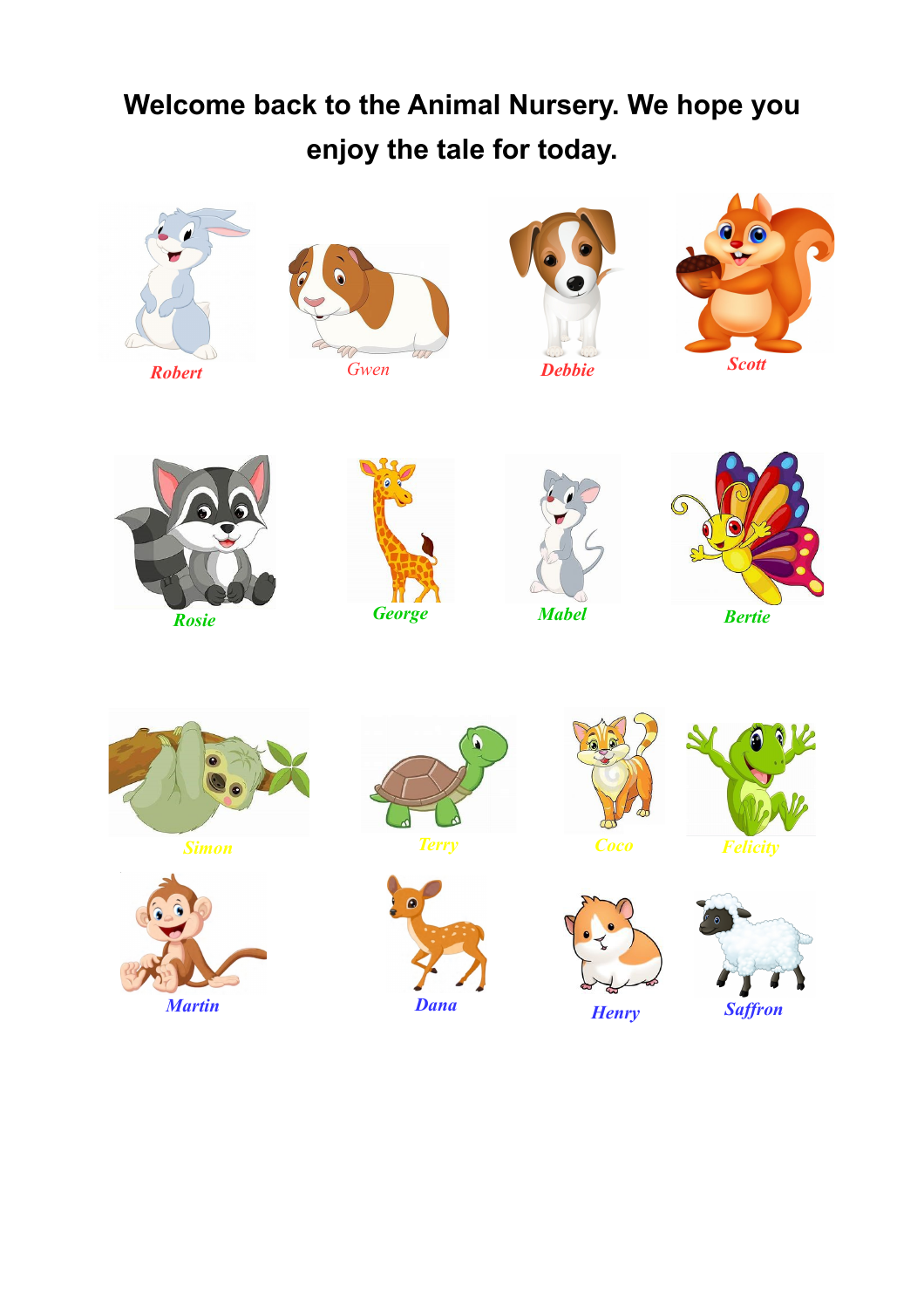## **The Tale of the Party**

It was the day of the end of term party at the nursery. Mrs Bear and Mrs Hippo had been so busy early in the morning, moving all the furniture back besides the walls to create more space for playing ring games and dancing. They had also prepared party food and decorated tables with tablecloths and napkins and sparkly decorations. To make this a surprise for the animals Mrs Bear closed the door to the kitchen side of the nursery and pulled the big grey screen across that acted as a divider. Then Mrs Bear and Mrs Hippo welcomed the animals into the other side of the nursery.

First to arrive was Gwen wearing a yellow sparkly top. Then Simon arrived wearing a blue and white stripey shirt and a blue woollen tie. Next to arrive was Dana who was wearing her glittery rainbow earrings and Bertie who was wearing a spotty bow tie. Scott opted for his Paw Patrol T-shirt and his new Paw Patrol trainers. Martin was wearing his top that said "go bananas if you want to party!" Felicity was wearing her green flowery dungarees and Mabel and Saffron had both decided to colour their fur with coloured chalks. Debbie and Rosie both wore tiara's and their Frozen dresses, Debbie was Anna while Rosie was Elsa. Coco wore her shawl that said "cats are cool". Terry wore a camouflage top, Martin made everyone laugh when he said he couldn't see his best friend Terry because he was wearing his camouflage top! George arrived next wearing a long stripey tie that he said was a present from the smartest giant in town. Everyone chuckled as "The Smartest Giant In Town" had been a favourite book this year and the animals had really enjoyed doing activities related to the book. Last to arrive was Henry who was wearing his colourful hip hop shirt. He gave both Mrs Bear and Mrs Hippo a high five when he entered, reminding them not to leave him hanging which made Mrs Bear and Mrs Hippo laugh.

Once everyone had arrived Mrs Bear sang "Can we make a circle, round just like a ball, it has no corners no corners there at all". The animals co-operated so well and made a circle in double quick time. Mrs Bear and Mrs Hippo were so impressed. Their first game was pass the parcel. Mrs Hippo had wrapped a parcel which everyone wanted to open. Mrs Hippo played some pop music and then stopped the music and whoever was holding the parcel had to leave the circle and get a sweet from a big bowl that Mrs Hippo had beside her. The game went well although Mrs Bear had to remind everyone to keep alert so they could pass the parcel as Simon had fallen asleep! Soon there was only Dana and Debbie left. Both of them went back to back and then the music stopped and Dana was the winner. Debbie was a little disappointed but she was happy for Dana, who was delighted to find animal stamper pens in the parcel. When Debbie went over to collect her sweet Mrs Hippo said "I am so proud of you, Debbie. I heard you say well done to Dana that was very kind". Debbie smiled happily as she remembered when she had started at nursery she had found it really difficult when she didn't win at games now it didn't matter if she didn't win as she still taking part.

The next game was musical statues. All the animals had been practising so it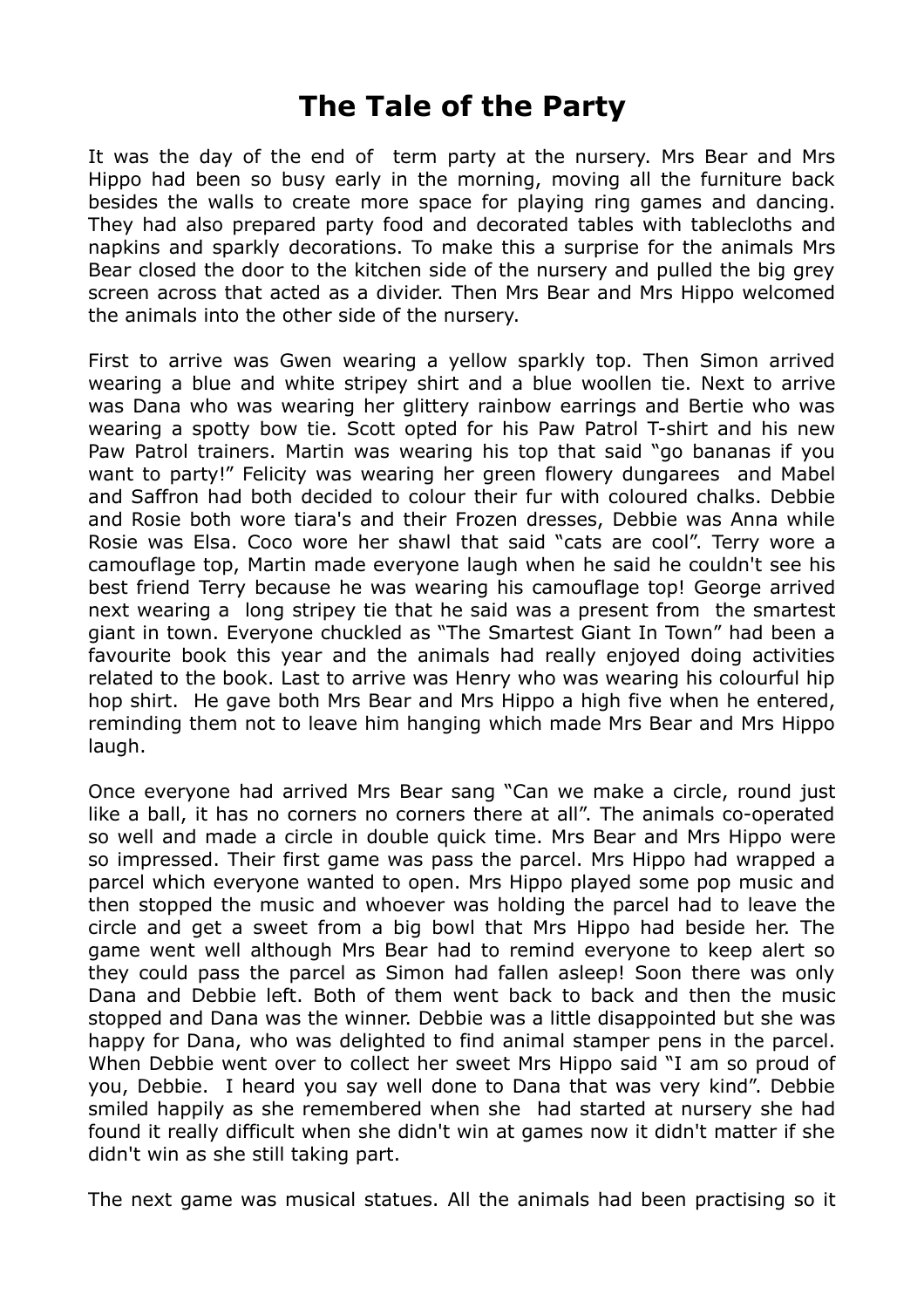was very difficult to get anyone out as no-one was moving. Mrs Bear and Mrs Hippo decided that they needed to make some funny faces. It was great fun! Mrs Hippo pulled a really funny face and Saffron started bleating tee hee hee which made Bertie, Felicity and Mabel laugh too as it was such a happy sound. Then Mrs Bear made herself banana earrings using real bananas !! which made Martin fall to the floor laughing. In the end George won as he was pretending to be a super hero who didn't move The next game was musical bumps which Mabel was delighted to win and squeaked happily when she received her prize. Then everyone played "duck,duck,goose". This was so popular with everyone cheering for each other, Even Mrs Bear and Mrs Hippo got chosen and had to run quickly round the circle while everyone cheered their names.

After that everyone needed a bit of a rest and they played "whose got the honey pot?" using musical bells to be the honey pot. It was really tricky to pick up the bells without them tinkling. Henry was very good at this game because he had such good hearing and could identify in which direction the sound was travelling. Afterwards Gwen said she would love to play sleeping bunnies Simon asked if he could be sleeping sloths instead !The final game before the party food was "sandy animal" where everyone got to choose an animal friend to dance with. There was lots of wonderful dancing in the circle. Martin and Robert did huge leaps together while Bertie flew around Saffron so many times that she said she was getting dizzy! After everyone had the chance of dancing Mrs Bear asked everyone to wash their wings and paws for their party food and to join the conga which was being led by Mrs Hippo to the other side of the nursery. The animals were so very happy when they saw the decorated tables and the party food.

The animals loved chatting to each other while eating their yummy food. There were carrots cucumber and bread sticks, pineapple and strawberries, banana and cheese, raisins and party ring biscuits. During the year the animals had loved helping out with snack. Mrs Bear and Mrs Hippo had encouraged their independence skills everyday by providing opportunities to prepare snack. They even had a cafe one week with the animals being waiters and waitresses taking everyone's order. Saffron had loved helping and would often get the plates and cups out for Mrs Bear and Mrs Hippo. George had loved filling out the snack board finding the snack picture to stick to the board and writing the quantity of how many items everyone could take. Debbie regularly helped by giving out snack names to friends who needed to come for snack, or at least have a drink to keep hydrated. Coco loved the word "hydrated" and even told her auntie Sue of the importance of drinking enough throughout the day. At snack time the animals also discovered things like Robert who didn't think he would like kiwi fruit when it was for snack. Mrs Bear encouraged him to try to take a tiny nibble to see if he would like it. Robert had surprised himself that he didn't just like it he loved it!

The animals had even made some food art which was extra special as you could eat it afterwards. This had been very popular and this prompted Felicity to make some party food art. She made a house with triangular windows with each triangle composed of three pieces of breadstick and a circular door. This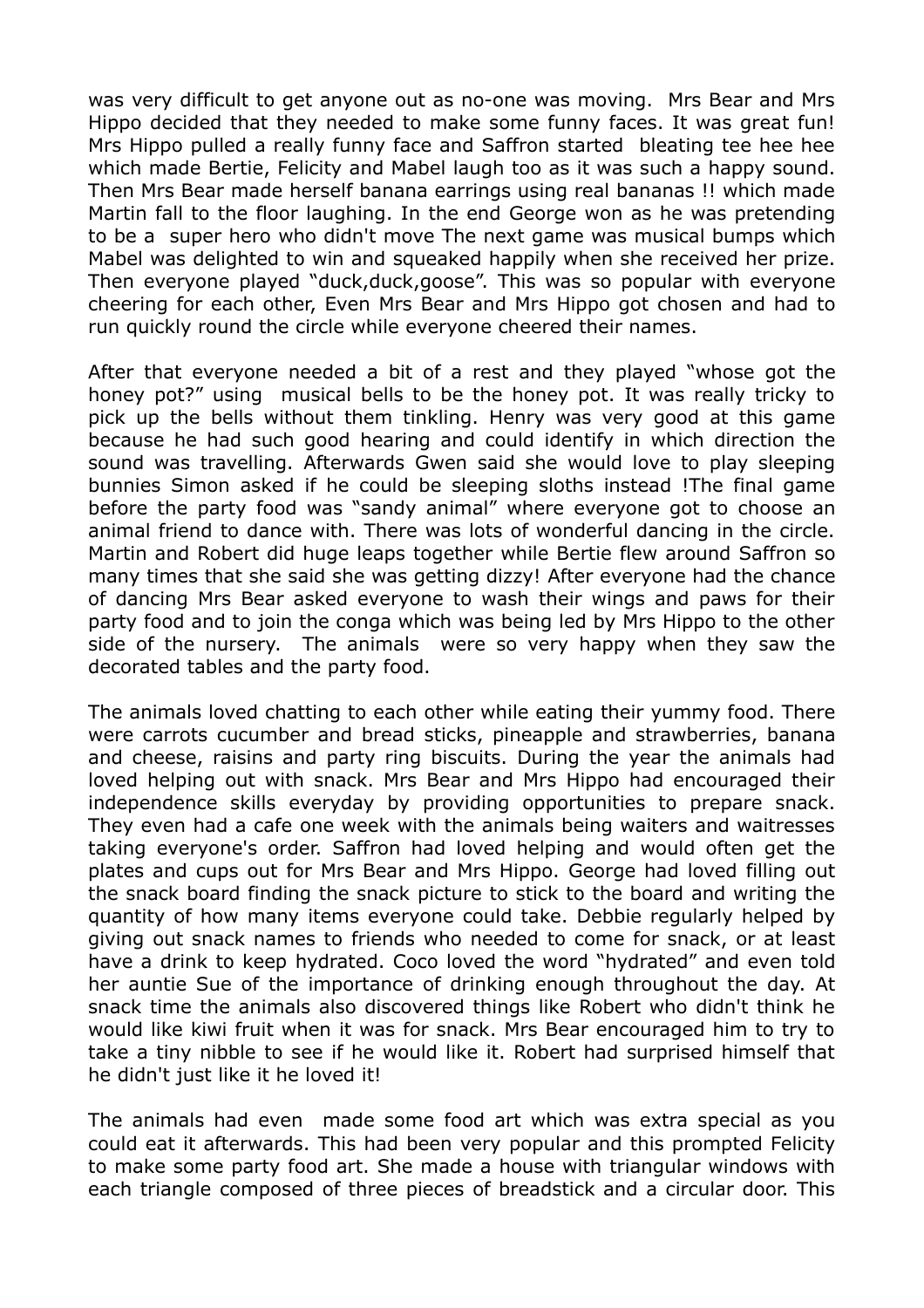prompted the other animals to do some art , Scott made an alien with a party ring as a big eye which looked like a mythical creature. Mabel made a square robot. Coco made her name by using the raisins to make the letter c and banana discs for the letter o. George was very busy and made a train then rearranged everything and made a dragon. Mrs Hippo complimented everyone on their creativity.

Mabel was the first animal to spot Mrs Chameleon enter the nursery and squeaked "hello" then everybody noticed and shouted out "hello" to which Mrs Chameleon replied "hello, my lovelies". Mrs Chameleon was always helping out Mrs Bear and Mrs Hippo as she was a whizz with the computer and the smart board. Mrs Hippo had asked Mrs Chameleon to help her understand the technology in the nursery more as she wanted to be access all the benefits of technology. Mrs Hippo further explained that even big animals need help sometimes and it is good to ask for help if after trying a few times to do something you get a little stuck. So Mrs Hippo had contacted Mrs Chameleon an information technology expert to help her. Everyone really liked Mrs Chameleon as she was always kind, helpful and loved to sing. She was also an expert at explaining how to do things and soon Mrs Hippo was becoming very skilled using lots of different applications on the computer.

Mrs Hippo explained that next they were going to watch a very special movie that Mrs Chameleon had helped to produce. Everyone was very excited when they saw that lots of chairs had been placed in a semi -circle by Mrs Bear who invited everyone to find a chair as the movie would start in a few minutes. Mrs Bear then closed the blinds and Scott turned off the lights. "It's just like the cinema" said Dana happily. They had a count down for the movie 10,9,8,7,6,5,4,3,2,1,0 and Mrs Hippo pressed play. Suddenly wonderful music started playing "We're all in this together" and pictures of the animals started appearing on the screen.

First on the screen were pictures were of Saffron, Robert, Debbie, Rosie, George, Henry, Terry and Coco when they started at nursery nearly two years ago. They had looked so young. "Look I was so shy that is me hiding from the camera" said Saffron. "Look ! I'm so small. I'm so much taller now" said George. "Look! That's me playing with the paint. I remember! I made purple paint that day by mixing red and blue together" said Rosie excitedly. As the movie played on everyone got to see themselves. "That's me and Scott building a boat outside with the big blocks. I remember the boat was going over the sea to Ireland to visit my granny" said Dana. "O, that's me making slime, o, I loved the slime, it reminded me of a swamp", said Felicity. "O, I'd forgotten that's me and Rosie pretending to be Anna and Elsa singing "Let it go!" from Frozen on the small mini stage that Mrs Hippo made", said Debbie.

The music changed to "Can't stop the feeling" which coincided with pictures of the animals dancing. "That's me doing Highland Dancing!, to celebrate Robert Burns Day. I loved twirling around and around" said Mabel. "O, that's us doing ballet dancing. I remember Mrs Bear would put some music on the computer that we could dance to" said Gwen. Terry spotted himself doing press ups and